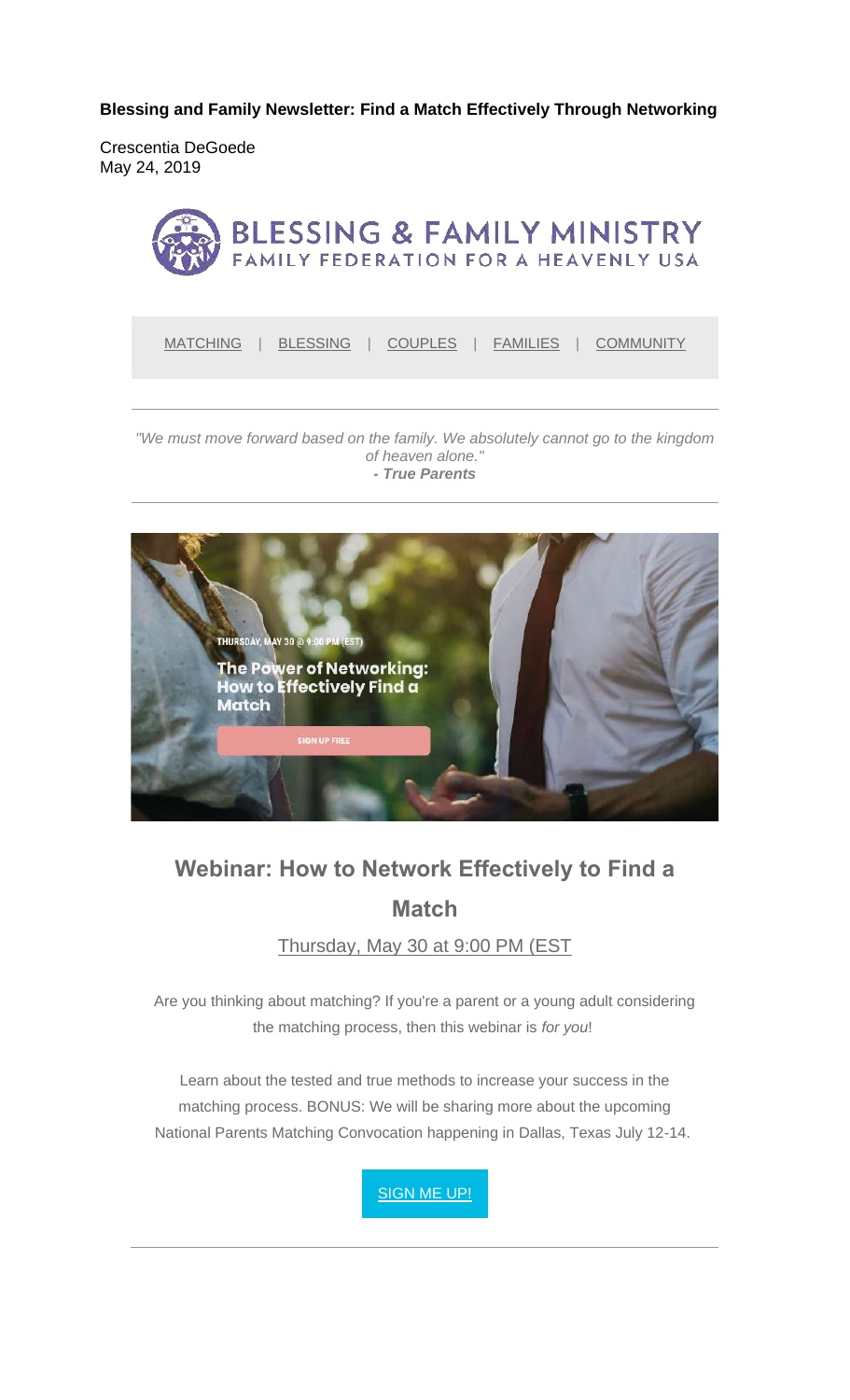

## **National Parents Matching Convocation | Dallas, Texas**

#### **July 12-14**

Is your family thinking about matching? Then the Parents Matching Convocation (PMC) is not to be missed!

TELL ME MORE!



# **Hyojeong CheonBo Special Event in Las Vegas**

#### **June 23-24**

On June 23-24, we will have the unique opportunity to participate in the "Hyojeong CheonBo Special Event" Ancestor Blessing that will take place in Las Vegas...

LEARN MORE



### **Energize Couples Retreat | Scholarships Available!**

#### **Mobile, Alabama**

Energize your marriage this June 7-9 with a scholarship! It's a simple application, and there's still a chance for you to join this epic retreat.

LEARN MORE